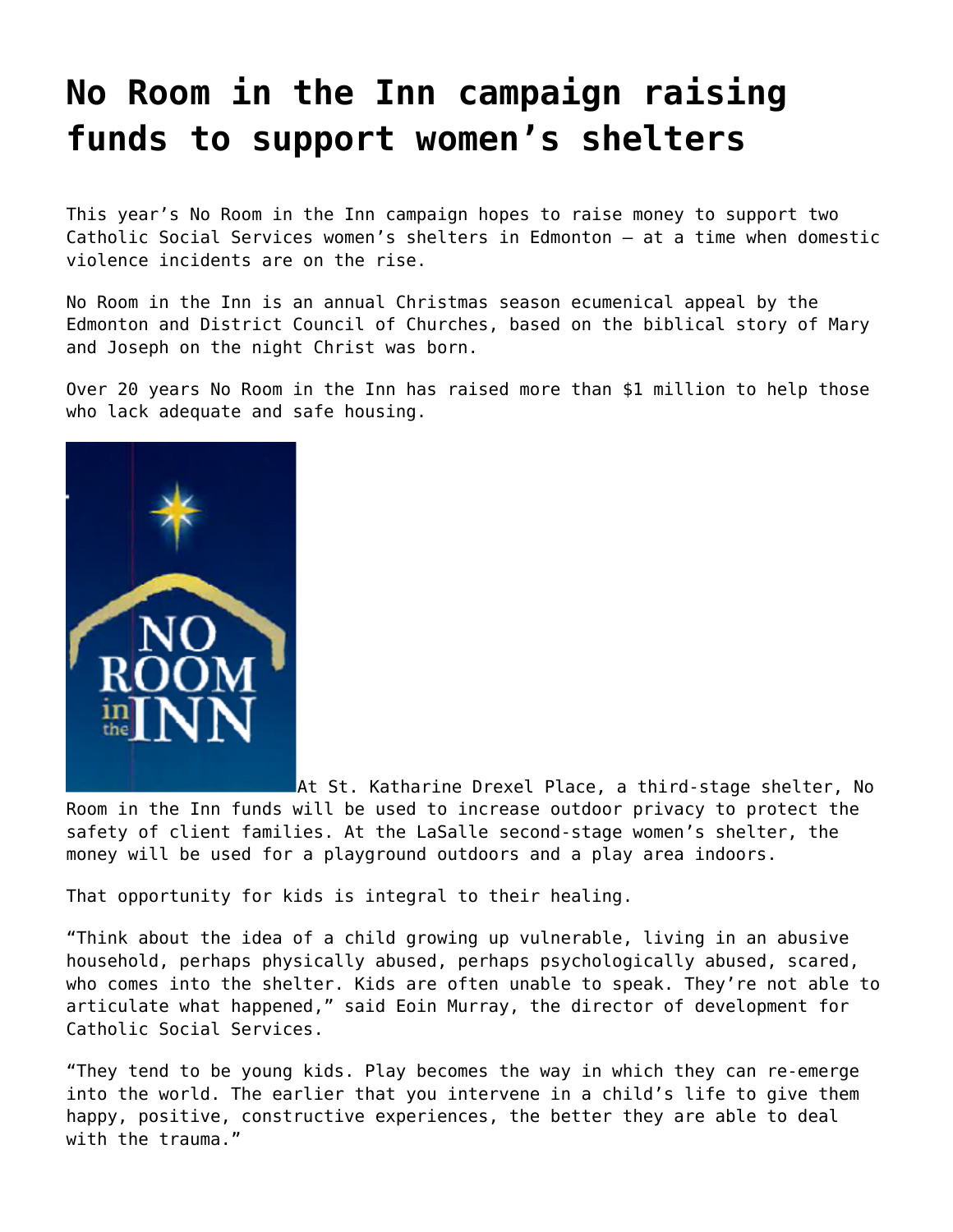The No Room at the Inn funds help, but CSS will still need to raise a total of \$80,000 from other sources. The timeline for the build is for work to begin in the summer of 2021.

Domestic violence shelters were chosen as this year's recipients, in part, because of the increase in incidents due to the isolation and social factors brought on by the COVID-19 pandemic, said Julien Hammond, the chairman of the No Room in the Inn campaign committee.



Community groups warned of a worsening ['shadow pandemic' o](https://www.unwomen.org/en/news/in-focus/in-focus-gender-equality-in-covid-19-response/violence-against-women-during-covid-19)f domestic violence amid COVID-19.

Edmonton police report domestic violence-related calls have risen 16 per cent this year. According to EPS, there were 8,087 of domestic-violence related crimes in the city between Jan. 1 and Nov. 15, including assaults, family disputes, breaches of court orders, and break-and-enters.

"The driving force is often that they *have* a home but they're not safe *in* their home," Murray said.

"It means they are forced out onto the streets; or living in a car; or staying at a friend's house or apartment; living on the couch; and so the kind of homelessness that women and kids experience is quite different from what you would see as you walk through downtown Edmonton."

Twelve women and 14 children are living at the La Salle Shelter and Drexel Place is home to 16 women and 15 children. CSS says demand has increased since COVID-19 began, currently the agency is housing overflow from La Salle in unfunded apartments.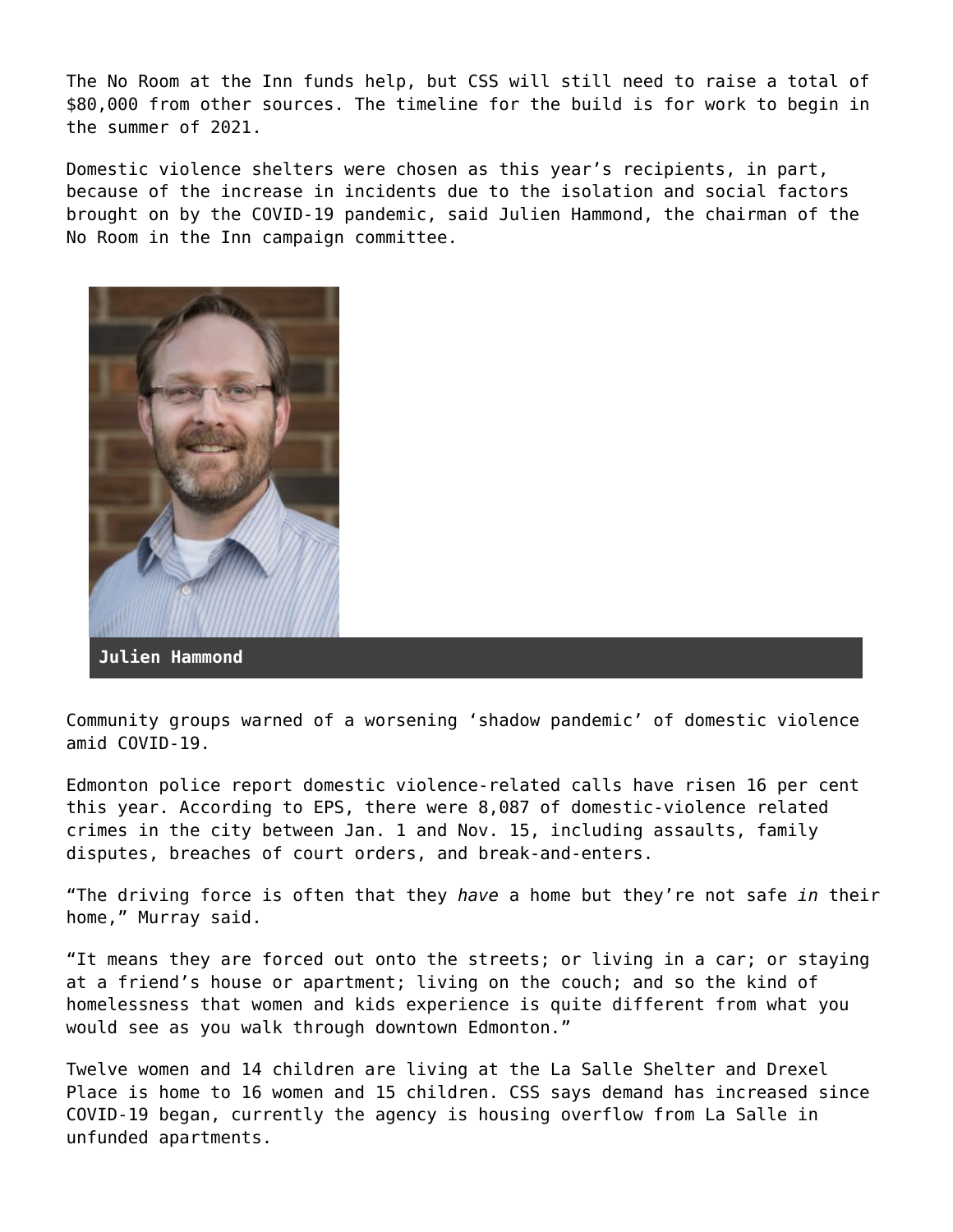The location of the LaSalle and Drexel Place shelters is not made public to protect the resident families.

COVID-19 has introduced quite a number of challenges, so this year the campaign is online. Donations can be made at [www.canadahelps.org/en/dn/m/55480](http://www.canadahelps.org/en/dn/m/55480). It's a first for the No Room at the Inn campaign, and organizers hope for community support.

Although it's a Christmas campaign, donations will be accepted until April 30.

Lots of charities, including CSS's own Sign of Hope campaign, are competing for funds from a shrinking total amid the COVID pandemic. In some cases, donors are becoming clients, while others are increasing their charitable giving to meet the growing need.

"In COVID, we're all in the same storm but not in the same boat," Murray said. "Those people who are in a financial position to give, what we're seeing is that they're giving a little bit more."

"What we're talking about is a young, vulnerable woman carrying a child, homeless, uncertain about where she would be able to go to give birth and where it would be safe for her and her family. Thankfully in a relatively good and happy and healthy relationship although for anyone at that moment in their life it's a confusing time, and it's probably particularly confusing when you're traveling from one end of a place to another, from the northern area of Israel down into Bethlehem," Murray said.

"The idea of a mom who can't find a place to live and, taking away all the other dimensions to it, just that vulnerability of a homeless mother — 'Where does she go? Where does she find refuge? Where does she find safety?'  $-$  I think is immensely powerful."

Last year's campaign raised more than \$45,000 for upgrades to the Seniors' Safe Home in Edmonton.

Michele Graham, director of the Seniors' Safe Home, said the funds will replace bathtubs with showers for residents. Without No Room in the Inn, Seniors' Safe Home would be unable to do those renovations, since they aren't covered by any provincial funding.

Past No Room at the Inn campaign recipients include Hope Mission, L'Arche Association of Edmonton, Wings of Providence — a shelter for women — and in 2018, Youth Empowerment and Support Services.

Donations have varied each year from a low of \$18,356.21 in 2002 to a high of \$79,540.35 in 2011.

No Room in the Inn was started by the Edmonton District Council of Churches. Participants include both Roman and Ukrainian Catholics, Anglicans, United,